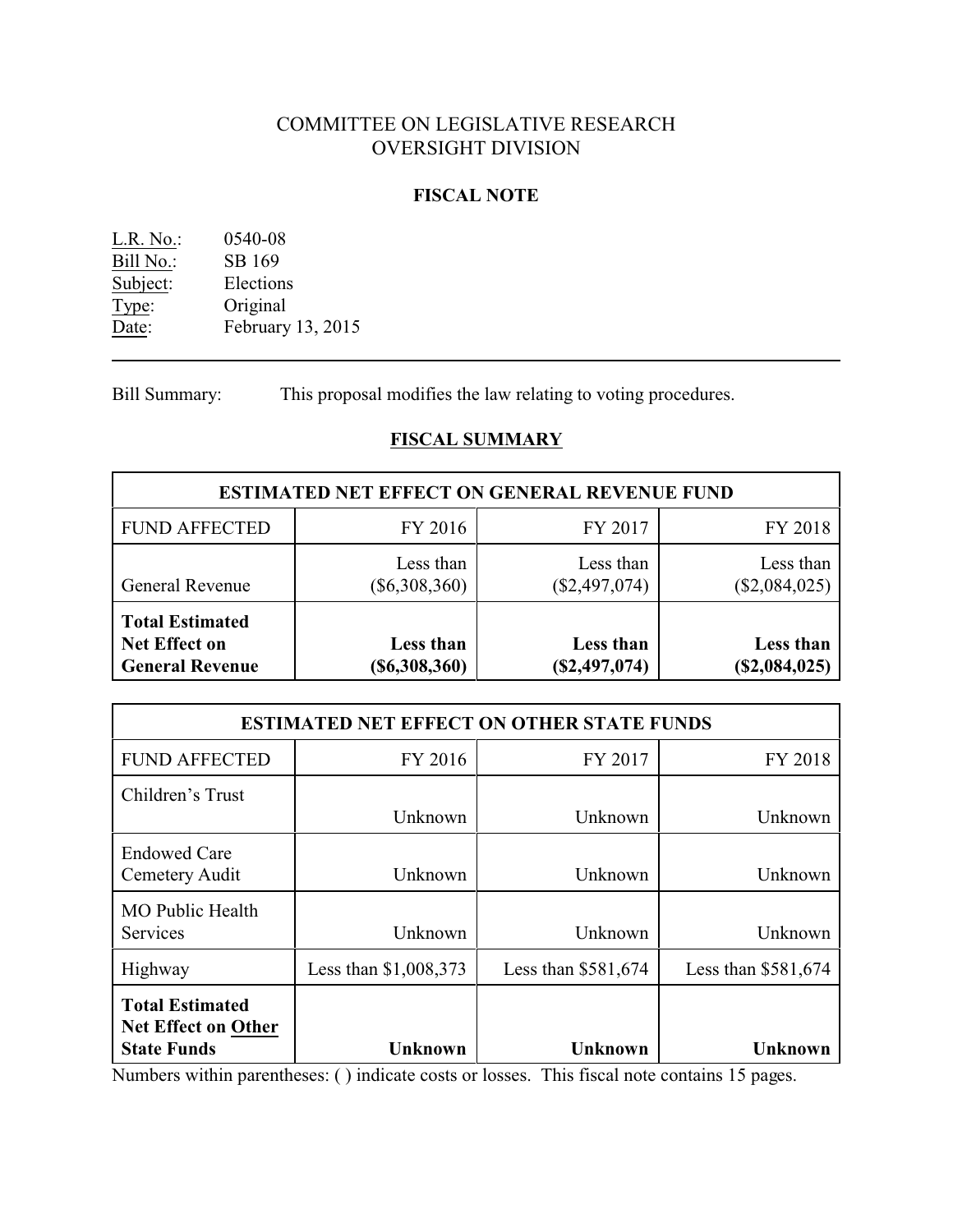| <b>ESTIMATED NET EFFECT ON FEDERAL FUNDS</b>                        |         |         |         |
|---------------------------------------------------------------------|---------|---------|---------|
| <b>FUND AFFECTED</b>                                                | FY 2016 | FY 2017 | FY 2018 |
|                                                                     |         |         |         |
|                                                                     |         |         |         |
| <b>Total Estimated</b><br>Net Effect on All<br><b>Federal Funds</b> | \$0     | \$0     |         |

|                                                              | <b>ESTIMATED NET EFFECT ON FULL TIME EQUIVALENT (FTE)</b> |                        |                        |
|--------------------------------------------------------------|-----------------------------------------------------------|------------------------|------------------------|
| <b>FUND AFFECTED</b>                                         | FY 2016                                                   | FY 2017                | FY 2018                |
| <b>General Revenue</b>                                       | Less than 4 FTE                                           | Less than 4 FTE        | Less than 4 FTE        |
|                                                              |                                                           |                        |                        |
| <b>Total Estimated</b><br><b>Net Effect on</b><br><b>FTE</b> | Less than 4 FTE                                           | <b>Less than 4 FTE</b> | <b>Less than 4 FTE</b> |

 $\boxtimes$  Estimated Net Effect (expenditures or reduced revenues) expected to exceed \$100,000 in any of the three fiscal years after implementation of the act.

| <b>ESTIMATED NET EFFECT ON LOCAL FUNDS</b> |                |                |                |
|--------------------------------------------|----------------|----------------|----------------|
| <b>FUND AFFECTED</b>                       | FY 2016        | FY 2017        | FY 2018        |
| Local Government                           | <b>Unknown</b> | <b>Unknown</b> | <b>Unknown</b> |

.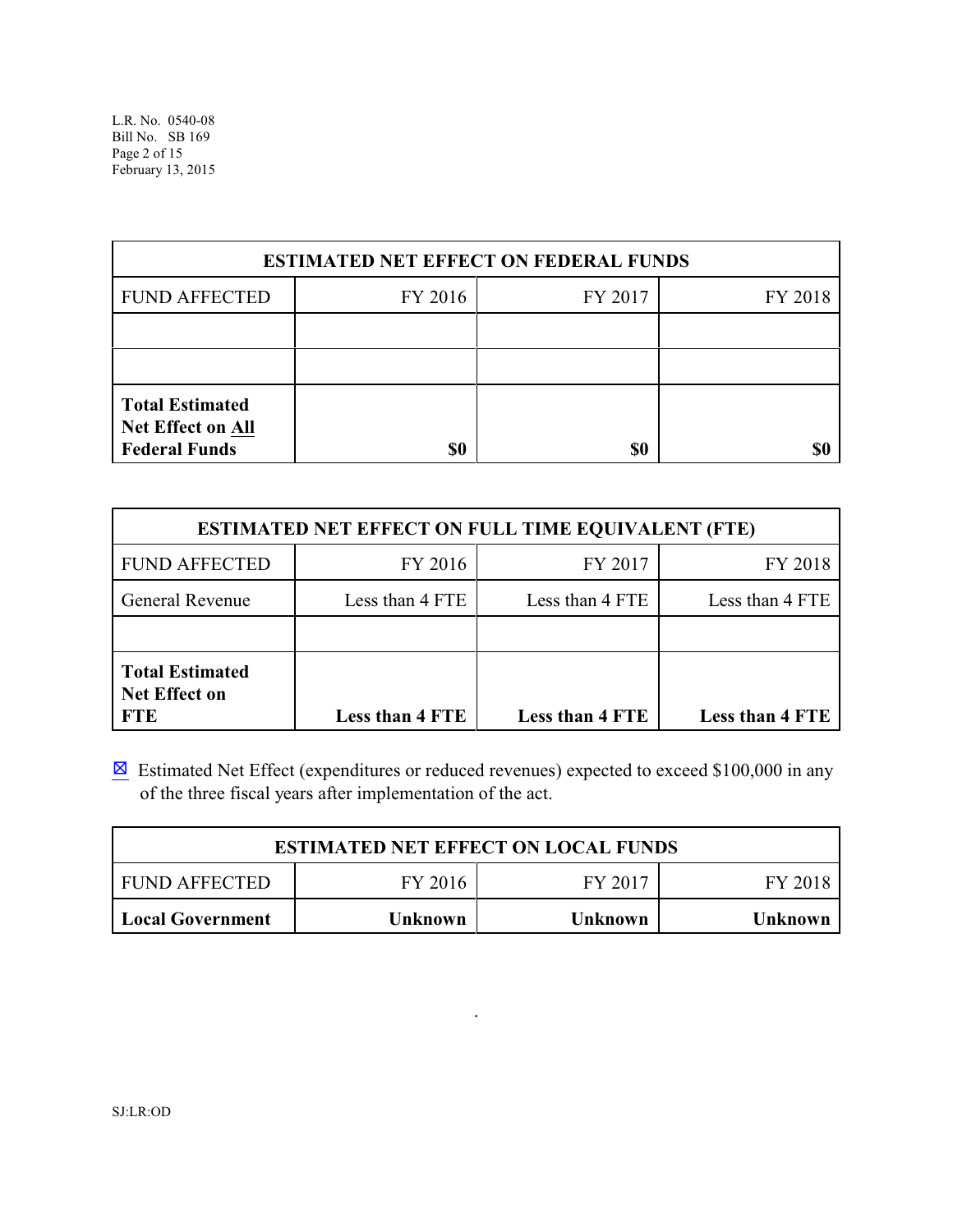L.R. No. 0540-08 Bill No. SB 169 Page 3 of 15 February 13, 2015

# **FISCAL ANALYSIS**

# ASSUMPTION

### §115.427 Photo ID to Vote

Officials at the **Department of Revenue** (**DOR**) assume, for the purpose of the fiscal note, all costs would be appropriated from the General Revenue Fund. DOR assumes the administrative impact of this proposal is as follows:

### Driver License Bureau (DLB)

The proposed changes will require drafting updates to web site information related to nondriver licenses for voting purposes, updating office procedures, developing a format for nondriver license for voting purposes affidavit and developing a reporting form. Additionally, the Missouri Electronic Driver License system would need changing to define changes to issuance periods for a no cost driver license or nondriver license for voting and completion of end-user testing by our internal staff. This will require overtime from existing staff in order to perform the testing. See below:

#### FY 17

|                                                 | Total $= $1,910$         |
|-------------------------------------------------|--------------------------|
| Develop Procedures - Management Analysis Spec I | 40 hrs @ $$21.00 = $840$ |
| Develop Affidavit - Management Analysis Spec I  | 40 hrs @ $$21.00 = $840$ |
| Update Web Page - Administrative Analyst III    | 10 hrs @ $$23.00 = $230$ |

|                                                                      | Total = $$11,640$                                 |         |
|----------------------------------------------------------------------|---------------------------------------------------|---------|
| Revenue Band Manager II -                                            | 40 hrs @ $$31.00$ per hr =                        | \$1,240 |
| Management Analyst Specialist II -                                   | 240 hrs @ \$24.00 per hr =                        | \$5,760 |
| Administrative Analyst -                                             | 160 hrs @ $$29.00(1\frac{1}{2})$ per hr = \$4,640 |         |
| Requirements and procedures development and end user testing by DLB: |                                                   |         |

**Oversight** assumes DOR is provided with core funding to handle a certain amount of procedure updating activity each year and will not reflect these costs in the fiscal note.

To determine an estimated number of potential applicants who may be eligible for a nondriver (photo identification) at no cost, DOR compared the voter records on file with the Secretary of State's Office (SOS) to the current document holders on record with DOR. This comparison was completed in March 2009. According to SOS on January 6, 2012, the 2009 numbers have not statistically changed.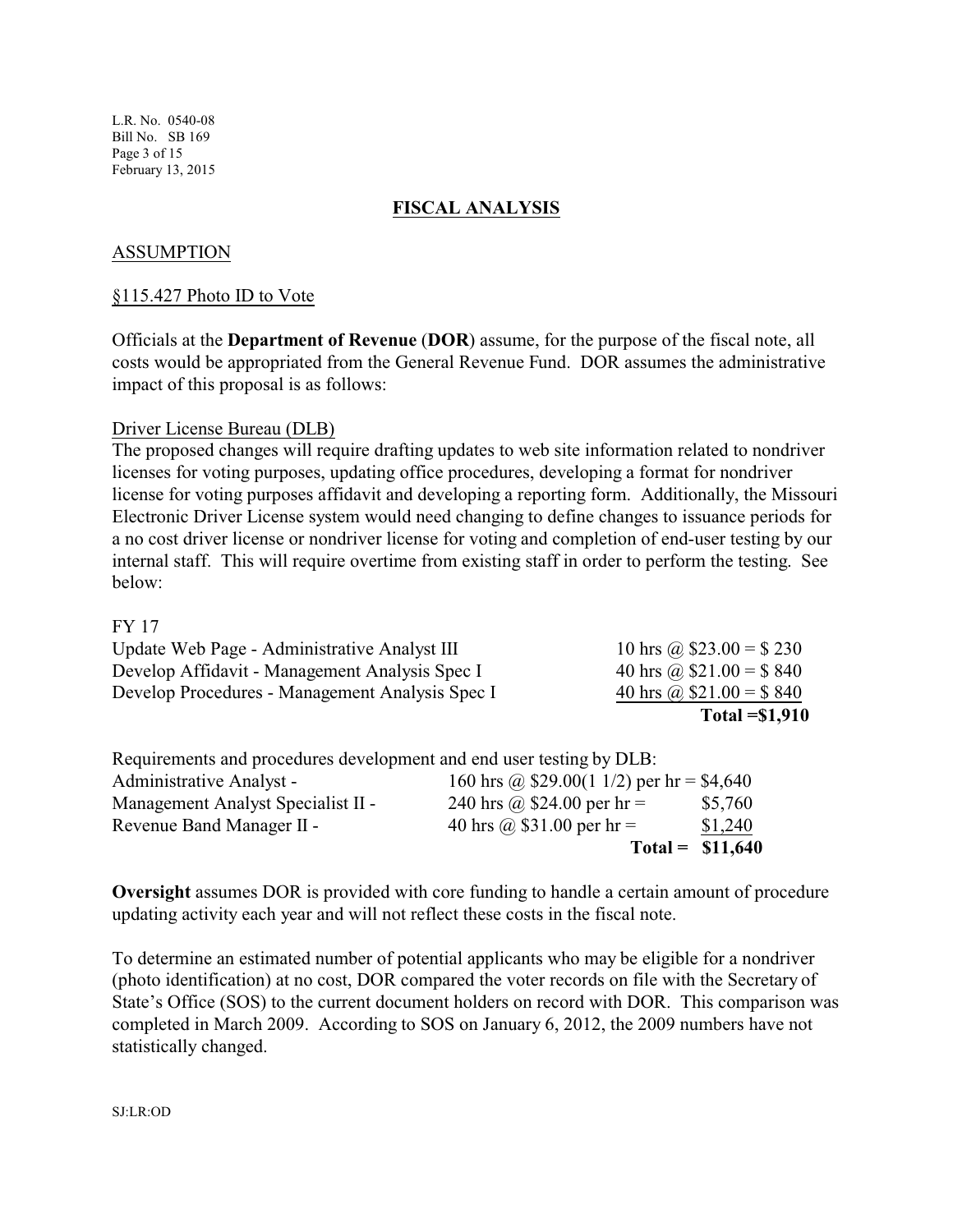L.R. No. 0540-08 Bill No. SB 169 Page 4 of 15 February 13, 2015

### ASSUMPTION (continued)

| 253,496             | Estimated number of individuals registered to vote who do not have photo<br>identification on file with the Department of Revenue as of March 2009.                                                 |
|---------------------|-----------------------------------------------------------------------------------------------------------------------------------------------------------------------------------------------------|
| 125,795             | Estimated number of individuals with an expired photo identification document<br>on file with the Department of Revenue, who may need to obtain an updated<br>nondriver license for voting purposes |
| 379,291             | Total estimated number of those who may be eligible for a nondriver license                                                                                                                         |
|                     | (photo identification) document at no cost.                                                                                                                                                         |
| 50%<br>$\mathbf{X}$ | Estimated number of individuals who would apply for a nondriver license for<br>voting purposes (based on average voter turnout for Missouri (derived from 2006)<br>information).                    |
| 189,645             | Potential nondriver license applicants in the first year of implementation<br><b>FY 16</b>                                                                                                          |
| 189,646             | Remaining number of registered voters who may be eligible for a photo<br>identification document after first year of implementation. Based on 2009 counts.                                          |
|                     |                                                                                                                                                                                                     |
| $\frac{2}{94,823}$  | Estimated number of registered voters who may apply during subsequent<br>fiscal years (FY2017).                                                                                                     |

In addition, because the language allows a person to apply for a nondriver license at no cost by signing an affidavit indicating they do not have a valid photographic identification document, applicants who have held a document previously and have lost it, allowed it to expire, or other reasons, may now obtain a nondriver license at no cost.

137,750 Total new, renewal and duplicate nondriver licenses issued in FY 2013 x 25% Estimated number of applicants with prior document on file that would utilize the affidavit for a new, renewal or duplicate nondriver license, indicating they do not have any other acceptable form of photographic identification for voting purposes, making them eligible for a nondriver license at no cost to the applicant. **34,438 Estimated annual nondriver license applicants with prior document on file.** 

# Licensing Cost

| <b>FY 2016</b> |                                                                              |
|----------------|------------------------------------------------------------------------------|
| 189,645        | Potential nondriver license applicants first year of implementation FY2016   |
| 34,438         | Estimated annual nondriver license applicants (previous document)            |
| 224,083        | Total                                                                        |
| $x$ \$2.25     | Cost per card of \$1.81 and mailing cost of \$0.44 per card                  |
| \$504,187      | Total estimated vendor cost FY 2016 for licensing material and mailing costs |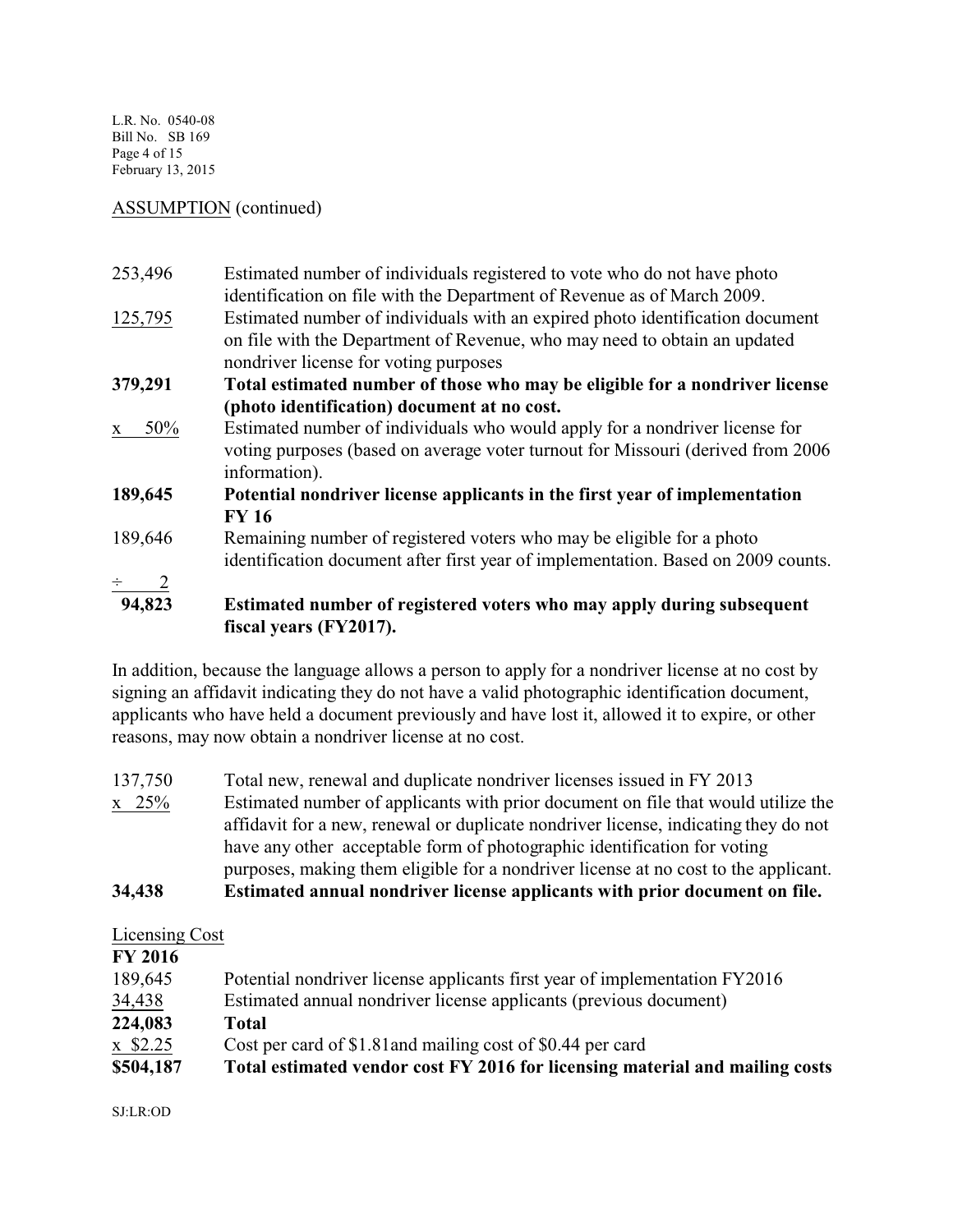L.R. No. 0540-08 Bill No. SB 169 Page 5 of 15 February 13, 2015

ASSUMPTION (continued)

# **FY 2017 & 2018**

| 94,823     | Estimated number of current registered voters who may apply during subsequent    |
|------------|----------------------------------------------------------------------------------|
|            | fiscal years                                                                     |
| 34,438     | Estimated annual nondriver license applicants (previous document)                |
| 129,261    | Total                                                                            |
| $x$ \$2.25 | Cost per card of \$1.81 and mailing cost of \$0.44 per card                      |
| 290,837    | Total estimated vendor cost for license document materials and mailings<br>costs |

# Direct Public Inquiries

While SOS is responsible for notifying individuals of the requirement to obtain photo identification for voting purposes, it is assumed that the majority of inquiries would be directed to the DOR as the document issuing agency.

Estimating a 50% potential applicant inquiry, DOR assumes that approximately 112,042  $((189,645 + 34,438)/2)$  inquiries through the central office will be received during the first implementation year and approximately  $64,631$  ( $94,823 + 34,438/2$ ) calls in subsequent years. To provide the best call-in service for Missouri citizens DOR will need to add 4 FTE to handle the additional telephone inquiries.

| 112,042    | Total potential applicants/inquiries first year of implementation.   |
|------------|----------------------------------------------------------------------|
| $\div$ 264 | Total days of service per annual period                              |
| 424        |                                                                      |
| $\div$ 100 | Estimated # of calls expected to be handled per FTE                  |
|            | Estimated # of FTEs required to handle increased call volume FY 2017 |

**Oversight** has, for fiscal note purposes only, changed the starting salary for the four Revenue Processing Technicians I (\$25,884) to correspond to the second step above minimum for comparable positions in the state's merit system pay grid. This decision reflects a study of actual starting salaries for new state employees over the last six months and policy of the Oversight Subcommittee of the Joint Committee on Legislative Research.

Officials at the **OA- Information Technology Services Division** assume modifications will need to be made in the amount of 1,425 hours at a cost of \$106,920.

# Revenue Impact

Officials at **DOR** assume the revenue impact of this proposal states "the total cost associated with nondriver's license photo identification under this subsection shall be borne by the state of

#### SJ:LR:OD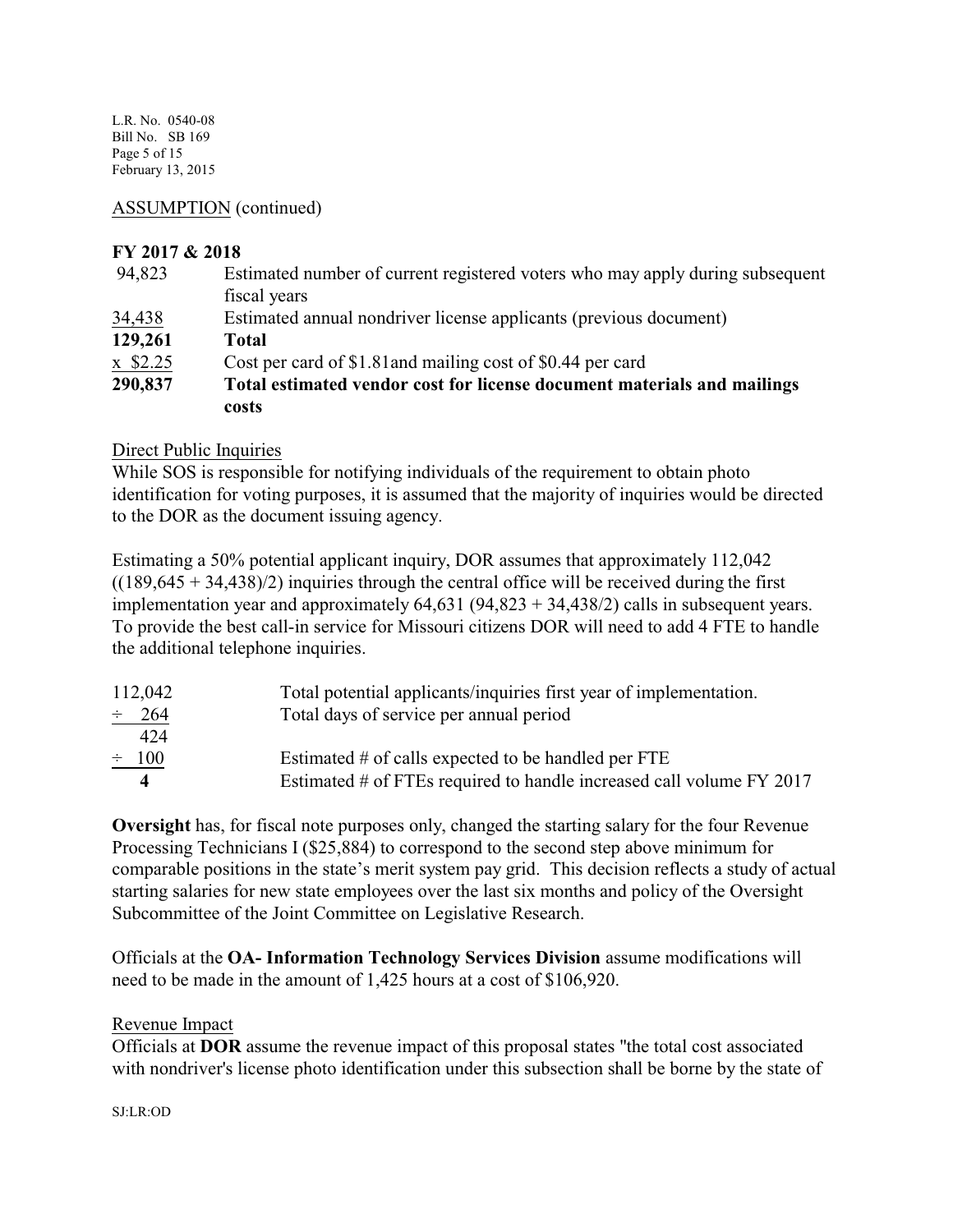L.R. No. 0540-08 Bill No. SB 169 Page 6 of 15 February 13, 2015

# ASSUMPTION (continued)

Missouri from funds appropriated to the department of revenue for that specific purpose".

For purposes of this fiscal note DOR assumes this includes only the nondriver license (NDL) cost under §302.181 and does not include the office processing fee allowed under §136.055 payable to the license offices. It is assumed DOR would be required to develop a tracking and processing fee distribution for each nondriver license issued for voting purposes under this proposal depending on the definition of 'total cost', the revenue impact could be increased or decreased.

| <b>FY 2016</b> |                                                      |
|----------------|------------------------------------------------------|
| 244,083        | Total Estimated NDL applicants FY 2016               |
| $x$ \$6.00     | Nondriver License Fee                                |
| \$1,344,498    | Total estimated potential loss of revenue in FY 2016 |

| FY 2017 & 2018 |                                                             |
|----------------|-------------------------------------------------------------|
| 129,261        | Total estimated NDL applicants FY 2017 & 2018               |
| $x$ \$6.00     | Nondriver License Fee                                       |
| \$775,566      | Total estimated potential loss of revenue in FY 2017 & 2018 |

DOR will have to reimburse the license offices the loss in revenue from processing fees. The estimated initial loss in license office processing fees, which would have to be reimbursed to the offices by the State of Missouri, is shown below.

| \$1,120,415    | Total estimated potential loss of revenue in FY 2016 |  |
|----------------|------------------------------------------------------|--|
| $x$ \$5.00     | Nondriver License Processing Fee                     |  |
| 244,083        | Total Estimated NDL applicants FY 2016               |  |
| <b>FY 2016</b> |                                                      |  |

| FY 2017 & 2018 |                                                             |
|----------------|-------------------------------------------------------------|
| 129,261        | Total estimated NDL applicants FY 2017 & 2018               |
| $x$ \$5.00     | Nondriver License Processing Fee                            |
| \$646,305      | Total estimated potential loss of revenue in FY 2017 & 2018 |

Officials at the **Department of Health and Senior Services** (**DHSS**) assume this proposal requires voters to establish their identity and eligibility to vote by providing a form of personal identification to election officials. If an individual does not possess a valid form of personal identification, it may require them to obtain a copy of his/her certified birth certificate to acquire a driver's or non-driver's license. For individuals whose birth has not been recorded, it may cause them to apply for a delayed birth certificate. It is unknown and difficult to estimate the number

SJ:LR:OD

**FY 2016**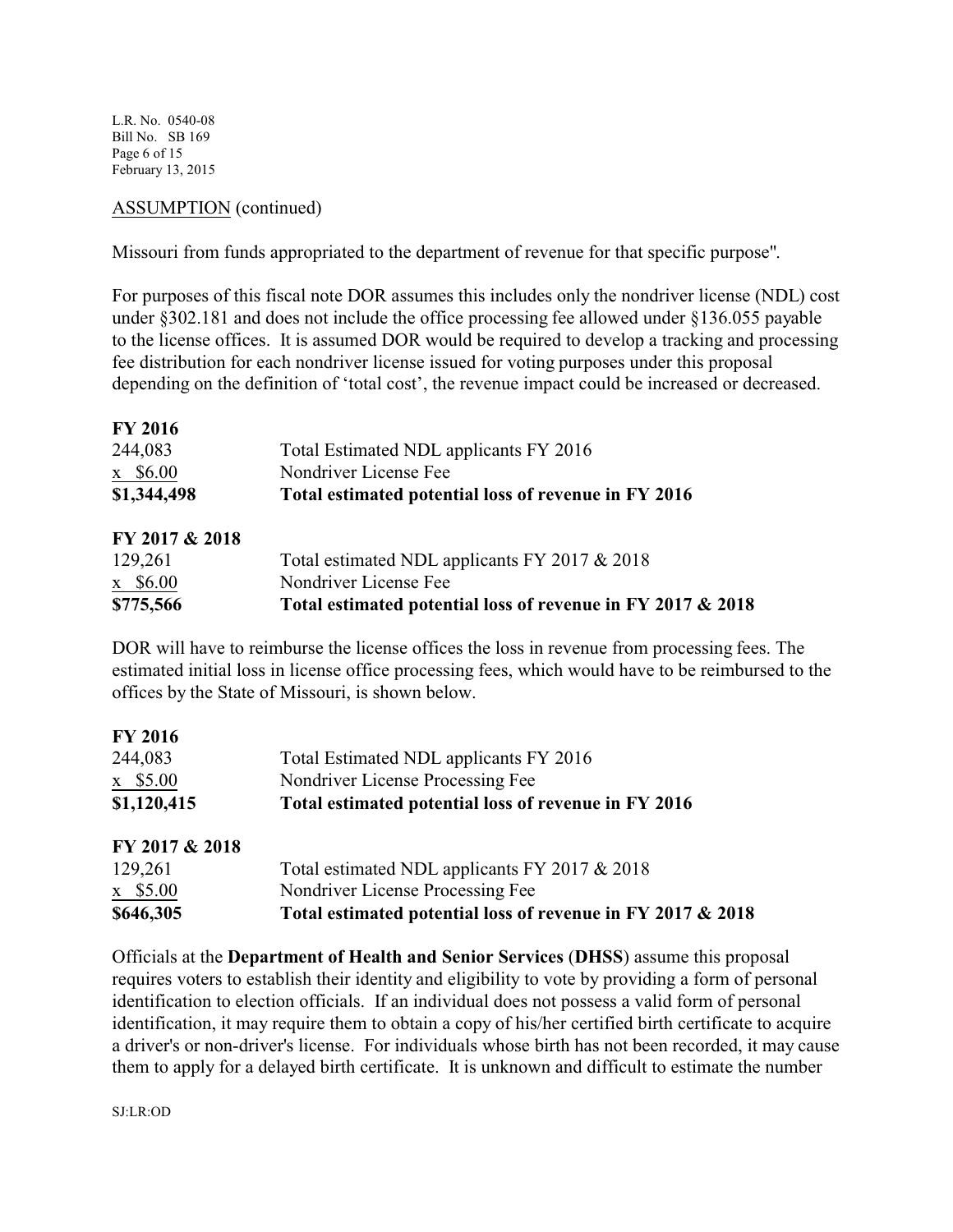L.R. No. 0540-08 Bill No. SB 169 Page 7 of 15 February 13, 2015

# ASSUMPTION (continued)

that might be required to apply to the Bureau of Vital Records for these records.

The proposed legislation also requires the state to provide at least one form of identification required to vote at no cost to any qualified citizen who does not already possess such identification and desires to do so to vote. The proposed legislation does not appear to exempt the DHSS from collecting the necessary fees for copies of certified birth certificates as set forth in §193.265.1, RSMo. DHSS collects a \$15 fee for each birth certificate requested. This proposal could result in an unknown increase in revenue to General Revenue (\$4 of \$15), the Children's Trust Fund (\$5 of \$15), the Endowed Care Cemetery Audit Fund (\$1 of \$15), and the Missouri Public Health Service Fund (\$5 of \$15). The proposed legislation could also result in an unknown impact to the Bureau of Vital Records to issue the increased demand for birth certificate records.

Officials from the **Office of the Secretary of State (SOS)** state many bills considered by the General Assembly include provisions allowing or requiring agencies to submit rules and regulations to implement the act. The SOS is provided with core funding to handle a certain amount of normal activity resulting from each year's legislative session. The fiscal impact for this fiscal note to the SOS for Administrative Rules is less than \$2,500. The SOS recognizes that this is a small amount and does not expect that additional funding would be required to meet these costs. However, the SOS also recognizes that many such bills may be passed by the General Assembly in a given year and that collectively the costs may be in excess of what the office can sustain with the core budget. Therefore, the SOS reserves the right to request funding for the cost of supporting administrative rules requirements should the need arise based on a review of the finally approved bills signed by the governor.

**Oversight** assumes the SOS could absorb the costs of printing and distributing regulations related to this proposal. If multiple bills pass which require the printing and distribution of regulations at substantial costs, the SOS could request funding through the appropriation process.

**SOS** assumes implementation of these new identification provisions would require the state's election authority (SOS) and/or local election authorities to provide advance notice of the personal identification documents required to vote. The advance notice provided by the election authorities would include at a "minimum the use of advertisements and public service announcements in print, broadcast television, radio, and cable television media."

For fiscal year 2016 advance notice advertisements will be provided upon enactment of implementing legislation and prior to the March and April 2016 elections. For fiscal year 2017 advance notice advertisements will be provided to voters prior to the August 2016 and November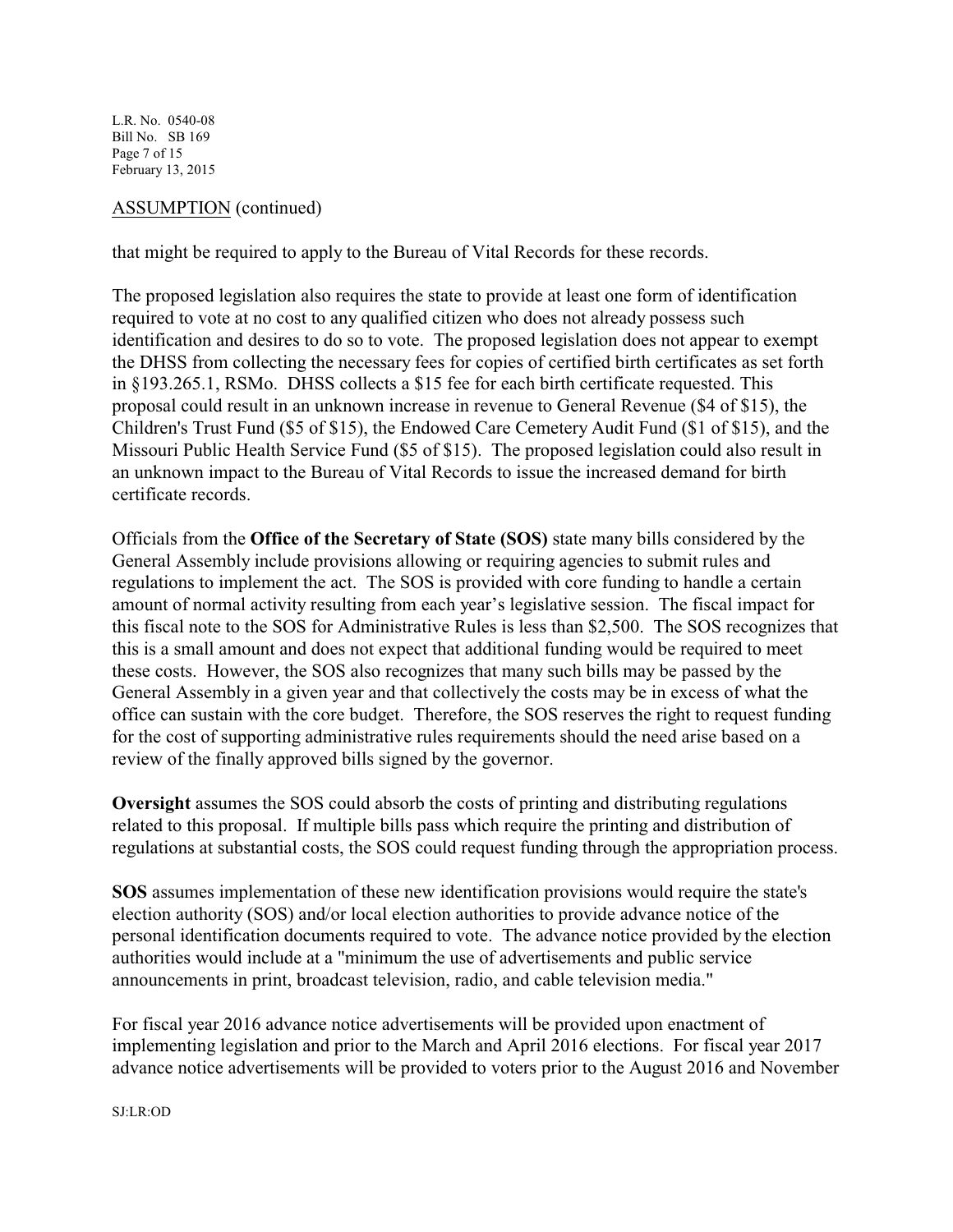L.R. No. 0540-08 Bill No. SB 169 Page 8 of 15 February 13, 2015

### ASSUMPTION (continued)

2016 elections. For all subsequent years advance notice advertisements will be provided to voters prior to each federal primary and general election.

Assumptions include:

| Production of radio and TV public service announcements-   | \$2,000            |
|------------------------------------------------------------|--------------------|
| Print ad to run twice before an election-                  | \$203,284          |
| Cable television ad to run twice everyday for eight weeks- | \$299.472          |
| TV and Radio ad to run through broadcast media-            | \$497,311          |
|                                                            | Total- \$1,002,067 |

Upon enactment of implementing legislation, SOS will send a mailer to all registered voters to notify them of the new identification requirements at a cost of \$2,003,628. A similar mailer will be sent before the 2018 Primary Election. For all other elections, the SOS will send mailings to newly registered voters prior to each election. Based on the estimated 355,007 newly registered voters in 2014, this mailer could cost \$173,953.

 Mailing to all registered voters: 4,089,038 registered voters x \$0.49 postage, printing and processing= \$2,003,628 Mailing to newly registered voters prior to each election: 355,007 new registered voters x \$0.49 postage, printing and processing = \$173,953

The new photo identification requirements are not limited to statewide elections but will affect every election. The cost per fiscal year will vary based on the number of elections held. In addition to the general municipal election each April and the primary and general elections in August and November of even numbered years, there are additional days available for public elections in February, March and in August and November of odd numbered years, which are used only as needed.

**Oversight** assumes the SOS will only have 1 mass mailing and 1 public service announcement in FY 2016 to notify voters of the changes.

Officials at the **Office of Administration's Division of Budget and Planning** (**BAP**) assume no fiscal impact from this proposal to BAP. However, two provisions in this proposal may result in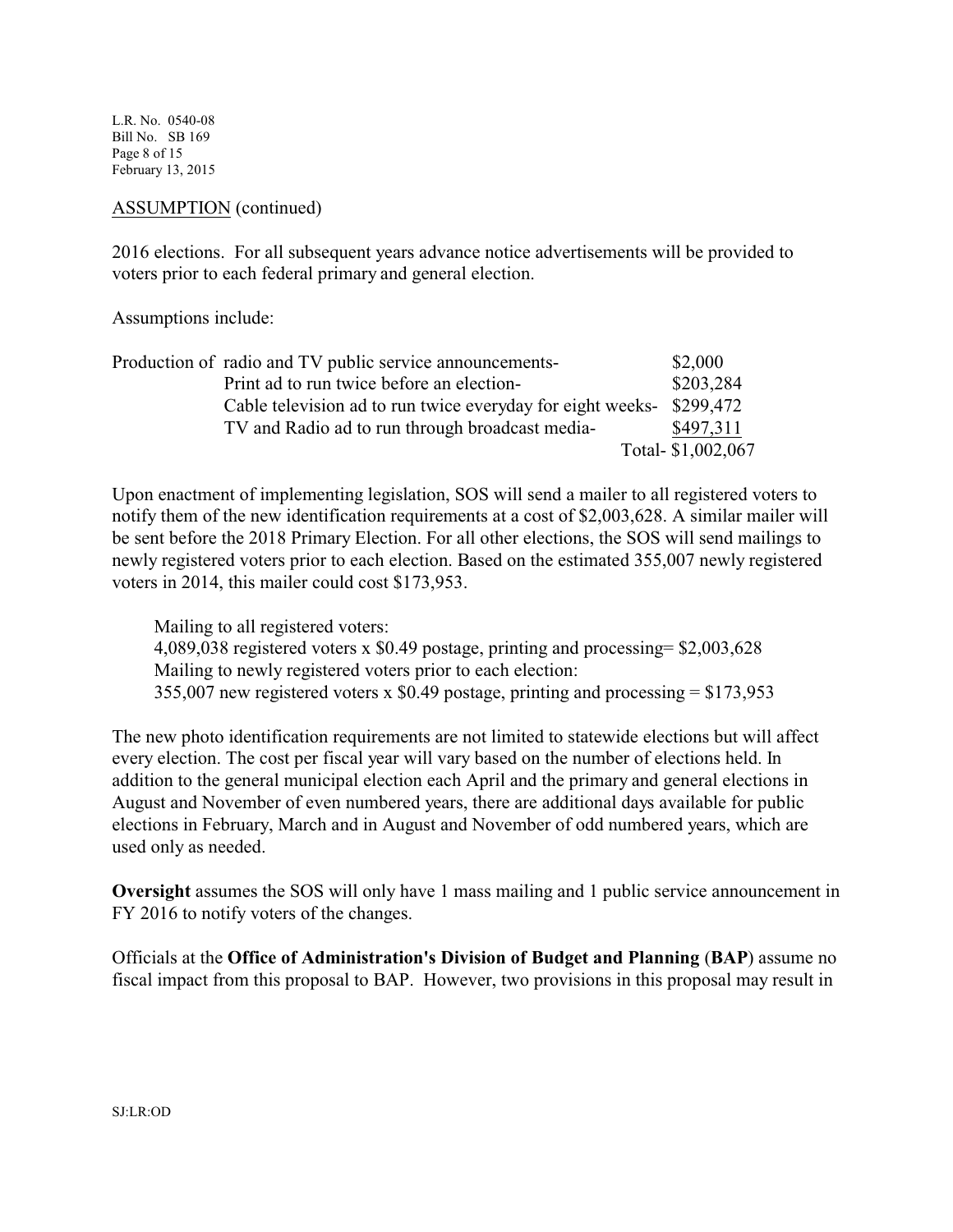L.R. No. 0540-08 Bill No. SB 169 Page 9 of 15 February 13, 2015

# ASSUMPTION (continued)

additional General Revenue expenditures. BAP defers to the Office of the Secretary of State, the Department of Revenue and the Department of Health and Senior Services for the estimate of these General Revenue expenses.

Officials at the **St. Louis County Board of Election Commissions** assumes the impact would be \$2,000-\$4,000 per election in even numbered years or if it is a county-only election.

Officials at the **Jackson County Board of Election Commission** assume the impact of this proposal would be \$100-\$1,000 for the reprinting of current publications and forms relating to acceptable forms of identification and \$500-\$600 for keeping the Election Authority open for an additional 4 hours.

**Oversight** assumes this proposal does not have a contingency clause and becomes effective August  $28<sup>th</sup>$ , 2016. Therefore, Oversight will show costs beginning in FY 2016.

The proposal states that "the state shall provide at least one such form of the personal identification required to vote at no cost to any otherwise qualified citizen who does not already possess such identification and who desires the identification in order to vote." **Oversight** assumes that since the proposal requires the State to pay the legally required fees for a person to get a nondriver's license photo identification then General Revenue will make the fee payments to the Highway Fund, Cities and Counties. Oversight is showing the cost of the nondriver's license fee as a cost to General Revenue. The nondriver's license fee is split between the State Highway Fund, Cities and Counties.

# §115.057 and §115.279 Advance Voting

Officials at the **Office of the Secretary of State** (**SOS**) assume each central voting location will be staffed by at least two election judges paid \$9 per hour for the 32 hours that it will be open for voting - a total of \$33,408 per election.

Officials at the **Platte County Board of Election Commissions** assume the costs associated with this proposal would include: one time purchase of new ID signage - \$600, staff overtime -\$3,500, 6 part time staff members during absentee voting - \$6,000, 10 absentee processing judges over 2 days - \$2,000, additional absentee ballot printing - \$800, additional absentee envelopes - \$500, additional publishing costs - \$400, for a total estimated cost of \$13,200.

Officials at the **Lincoln County Clerk's Office** assumes the increased costs associated with this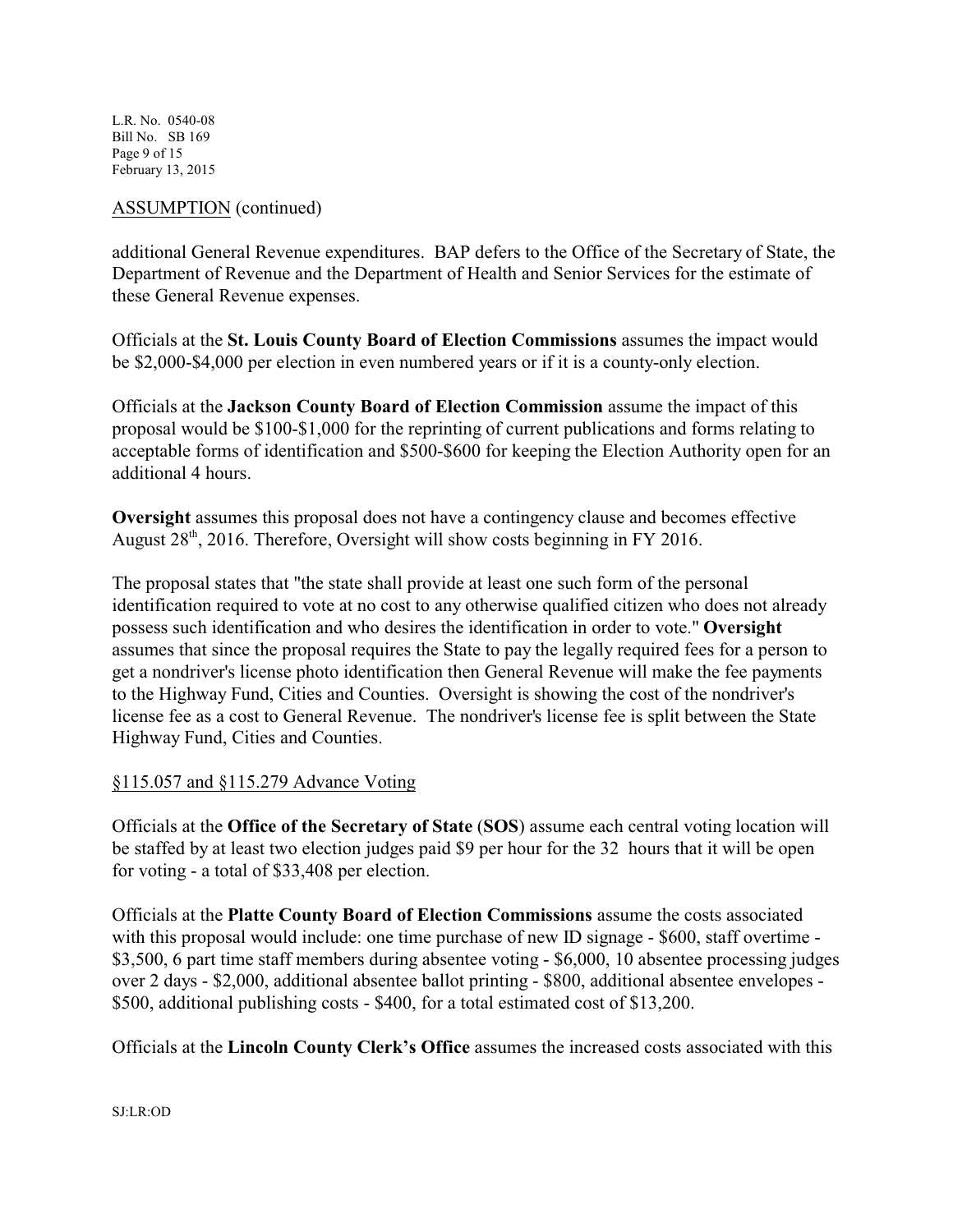L.R. No. 0540-08 Bill No. SB 169 Page 10 of 15 February 13, 2015

### ASSUMPTION (continued)

proposal to be minimal. A possible increased number of absentee ballot requests may lead to additional costs not expected to exceed \$2,000 per election. The additional 12 hours the office would be open amounts to \$1,500 per election for an estimated total increased cost of not more than \$3,500 per election.

Officials at the **St. Louis City Board of Election Commission** assumes if there are any costs to be reimbursed by the State, the Local Election Authority (Local Election Authorities) would be required to pay any upfront costs of which the costs are unknown at this time. There could be some costs related to educating the public on the photo ID requirements, e.g. posters, mailings, etc.

Officials at the **Department of Public Safety** assume no fiscal impact from this proposal.

Officials at the following board of election commissions: Kansas City Board of Election Commission, and Clay County Board of Election Commission did not respond to **Oversight's** request for fiscal impact.

Officials at the following counties: Andrew, Atchison, Audrain, Barry, Bollinger, Boone, Callaway, Camden, Cape Girardeau, Carroll, Cass, Clay, Cole, Cooper, DeKalb, Dent, Franklin, Greene, Holt, Jackson, Jefferson, Johnson, Knox, Laclede, Lawrence, Marion, McDonald, Miller, Moniteau, Monroe, Montgomery, New Madrid, Nodaway, Ozark, Perry, Pettis, Phelps, Platte, Pulaski, Scott, Shelby, St. Charles, St. Louis, St. Francois, Taney, Warren, Wayne and Worth did not respond to **Oversight's** request for fiscal impact.

**Oversight** assumes a certain percentage of voters without ID's will choose to continue to fill out an affidavit when they vote instead of getting a free ID. Therefore, Oversight assumes DOR's estimates regarding the number of free ID's issued is high and will assume the actual impact will be "less than" DOR's estimates.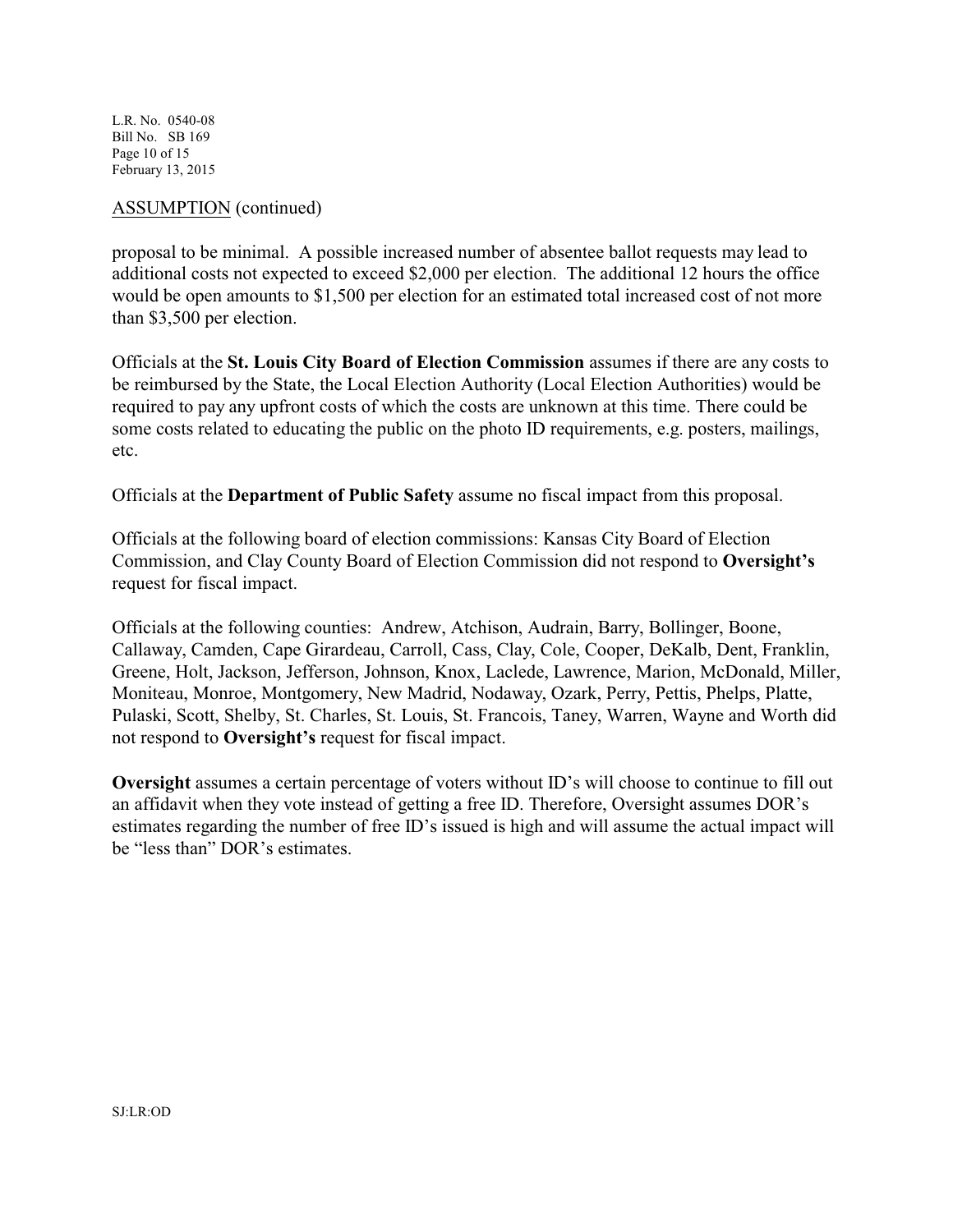L.R. No. 0540-08 Bill No. SB 169 Page 11 of 15 February 13, 2015

| FISCAL IMPACT - State Government                                                                                                                                                                        | FY 2016<br>$(10 \text{ Mo.})$                                                                      | FY 2017                                                                                            | FY 2018                                                                                          |
|---------------------------------------------------------------------------------------------------------------------------------------------------------------------------------------------------------|----------------------------------------------------------------------------------------------------|----------------------------------------------------------------------------------------------------|--------------------------------------------------------------------------------------------------|
| <b>GENERAL REVENUE</b>                                                                                                                                                                                  |                                                                                                    |                                                                                                    |                                                                                                  |
| Revenue - DHSS Fees for Birth<br>Certificates (\$4 of \$15 fee)                                                                                                                                         | Unknown                                                                                            | Unknown                                                                                            | Unknown                                                                                          |
| Cost - Dept of Revenue/OA-ITSD<br>computer programming changes                                                                                                                                          | (\$106,920)                                                                                        | \$0                                                                                                | \$0                                                                                              |
| Transfer Out - Dept of Revenue -<br>reimbursement of the NDL fee paid to the<br>Highway fund $(75%)$                                                                                                    | (Less than<br>\$1,008,373)                                                                         | (Less than<br>$$581,674$ )                                                                         | (Less than<br>\$581,674                                                                          |
| Transfer Out - Dept of Revenue -<br>reimbursement of the NDL fee paid to the<br>cities & counties $(25%)$                                                                                               | (Less than<br>\$336,125                                                                            | (Less than<br>\$193,892)                                                                           | (Less than<br>\$193,892)                                                                         |
| Cost - Dept of Revenue - revenue office<br>processing fee reimbursement                                                                                                                                 | (Less than<br>\$1,120,415)                                                                         | (Less than<br>\$646,305)                                                                           | (Less than<br>\$646,305)                                                                         |
| Costs - Dept of Revenue<br><b>Personal Service</b><br><b>Fringe Benefits</b><br><b>Expense and Equipment</b><br>Licensing Materials/Vendor NDL Card<br>Total Cost - Dept of Revenue<br>FTE Change - DOR | Less than<br>$(\$86,280)$<br>(\$44,870)<br>$(\$28,679)$<br>$(\$504,187)$<br>$(\$664,016)$<br>4 FTE | Less than<br>(\$104,571)<br>$(\$54,382)$<br>$(\$3,330)$<br>$(\$290,837)$<br>$(\$453,120)$<br>4 FTE | Less than<br>(\$105,617)<br>$(\$54,926)$<br>(\$3,413)<br>$(\$290,837)$<br>$(\$454,793)$<br>4 FTE |
| Costs - Secretary of State - advertising<br><b>Public Service Announcements</b><br>Mailings to Voters<br>Election Judges for Advanced Voting<br><b>Total Costs - SOS</b>                                | (\$1,002,067)<br>$(\$2,003,628)$<br>$(\$66,816)$<br>$(\$3,072,511)$                                | \$0<br>$(\$521,859)$<br>$(\$100,224)$<br>$(\$622,083)$                                             | \$0<br>(\$173,953)<br>$(\$33,408)$<br>$(\$207,361)$                                              |
| <b>ESTIMATED NET EFFECT ON</b><br><b>GENERAL REVENUE</b>                                                                                                                                                | Less than<br>$($ \$6,308,360)                                                                      | Less than<br>$($ \$2,497,074)                                                                      | Less than<br>(S2,084,025)                                                                        |

Estimated Net FTE Effect on General

Revenue Less than 4 FTE Less than 4 FTE Less than 4 FTE

SJ:LR:OD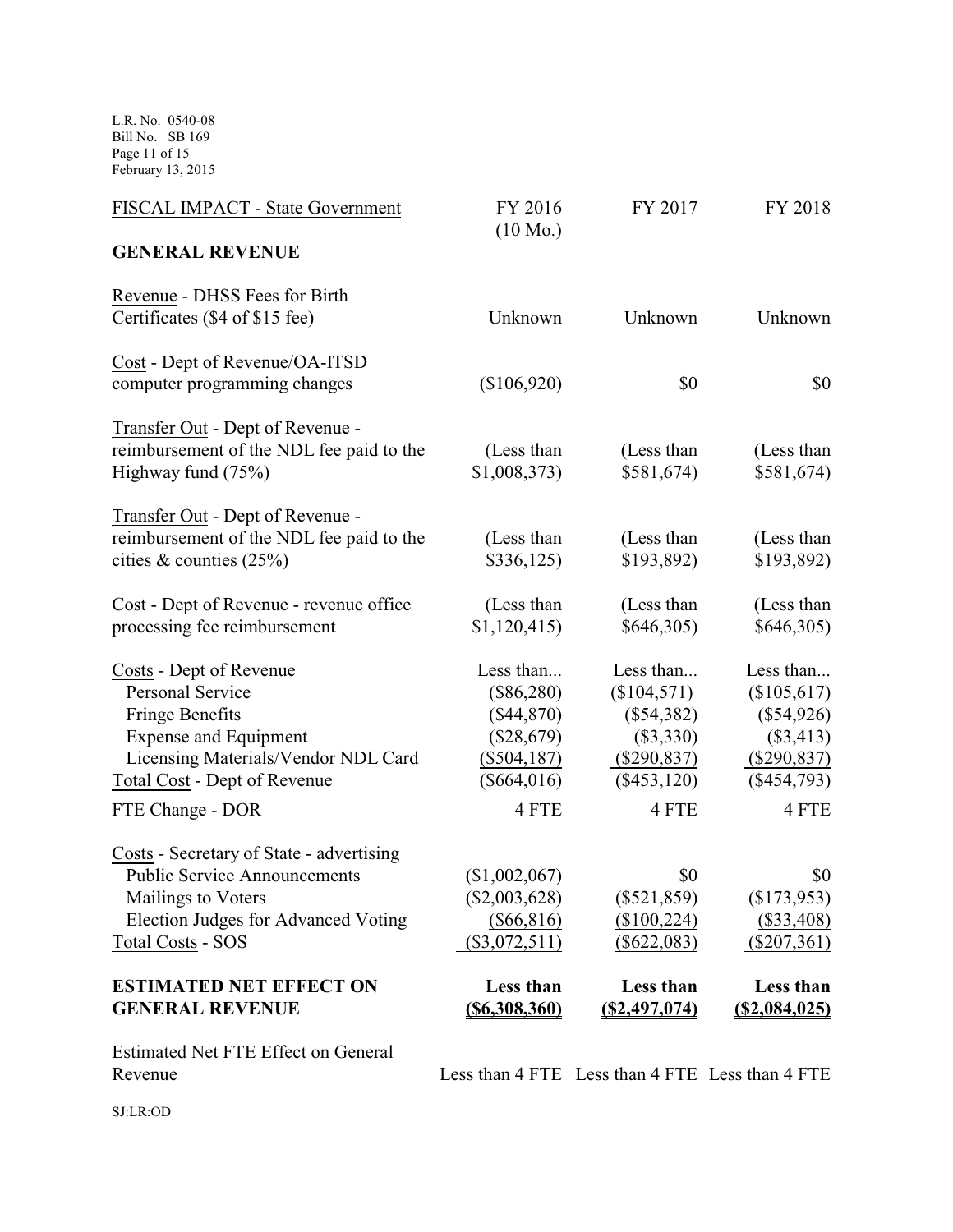L.R. No. 0540-08 Bill No. SB 169 Page 12 of 15 February 13, 2015

| FISCAL IMPACT - State Government<br>(continued)                                        | FY 2016<br>$(10 \text{ Mo.})$ | FY 2017                | FY 2018                       |
|----------------------------------------------------------------------------------------|-------------------------------|------------------------|-------------------------------|
| <b>CHILDREN'S TRUST FUND</b>                                                           |                               |                        |                               |
| Revenue - DHSS Fees for Birth<br>Certificates (\$5 of \$15 fee)                        | Unknown                       | Unknown                | Unknown                       |
| <b>ESTIMATED NET EFFECT ON</b><br><b>CHILDREN'S TRUST FUND</b>                         | Unknown                       | Unknown                | Unknown                       |
| <b>ENDOWED CARE CEMETERY</b><br><b>AUDIT FUND</b>                                      |                               |                        |                               |
| Revenue - DHSS Fees for Birth<br>Certificates (\$1 of \$15 fee)                        | Unknown                       | Unknown                | Unknown                       |
| <b>ESTIMATED NET EFFECT ON</b><br><b>ENDOWED CARE CEMETERY</b><br><b>AUDIT FUND</b>    | <b>Unknown</b>                | <b>Unknown</b>         | <b>Unknown</b>                |
| <b>MISSOURI PUBLIC HEALTH</b><br><b>SERVICE FUND</b>                                   |                               |                        |                               |
| Revenue - DHSS Fees for Birth<br>Certificates (\$5 of \$15 fee)                        | Unknown                       | Unknown                | Unknown                       |
| <b>ESTIMATED NET EFFECT ON</b><br><b>MISSOURI PUBLIC HEALTH</b><br><b>SERVICE FUND</b> | Unknown                       | <b>Unknown</b>         | Unknown                       |
| <b>HIGHWAY FUND</b>                                                                    |                               |                        |                               |
| Transfer In - Highway - NDL fee (75%)                                                  | Less than<br>\$1,008,373      | Less than<br>\$581,674 | Less than<br>\$581,674        |
| <b>ESTIMATED NET EFFECT ON</b><br><b>HIGHWAY FUND</b>                                  | Less than<br>\$1,008,373      | Less than<br>\$581,674 | Less than<br><u>\$581,674</u> |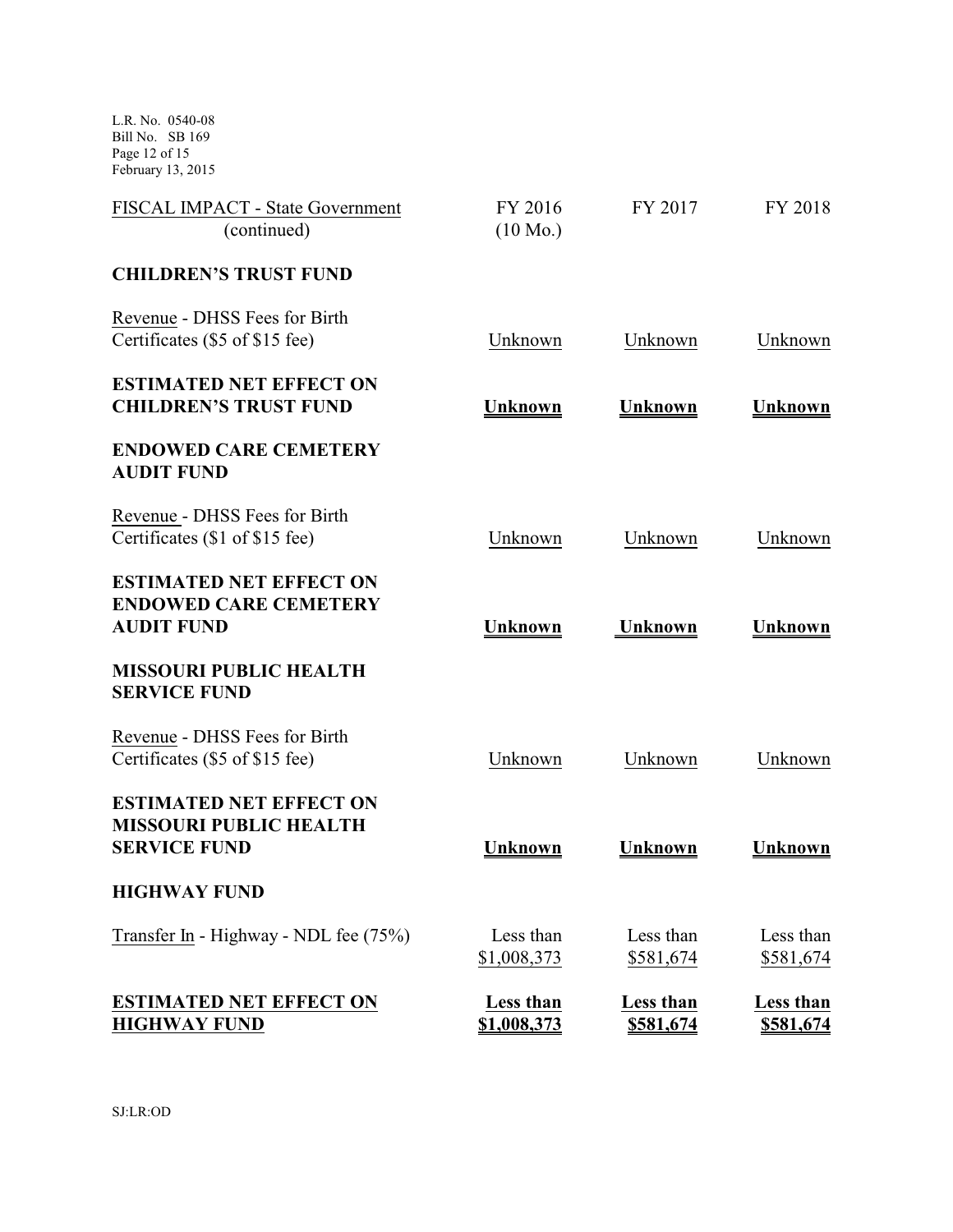L.R. No. 0540-08 Bill No. SB 169 Page 13 of 15 February 13, 2015

| <b>FISCAL IMPACT - Local Government</b>                                                                                             | FY 2016<br>$(10 \text{ Mo.})$ | FY 2017                | FY 2018                |
|-------------------------------------------------------------------------------------------------------------------------------------|-------------------------------|------------------------|------------------------|
| <b>LOCAL POLITICAL SUBDIVISION</b><br><b>FUNDS</b>                                                                                  |                               |                        |                        |
| Revenue - Local Dept of Health - birth<br>certificate fees (\$15 if birth certificate is<br>obtained at local public health agency) | Unknown                       | Unknown                | Unknown                |
| Transfer In - Cities & Counties -                                                                                                   |                               |                        |                        |
| reimbursement by General Revenue of<br>NDL fee.                                                                                     | Less than<br>\$336,125        | Less than<br>\$193,892 | Less than<br>\$193,892 |
| <b>ESTIMATED NET EFFECT ON</b><br><b>LOCAL POLITICAL SUBDIVISION</b>                                                                |                               |                        |                        |
| <b>FUNDS</b>                                                                                                                        | Unknown                       | Unknown                | Unknown                |

# FISCAL IMPACT - Small Business

No direct fiscal impact to small businesses would be expected as a result of this proposal.

# FISCAL DESCRIPTION

Currently, in order to vote absentee, voters must provide an excuse for not being able to vote in-person on the designated election day. This act allows any person to vote absentee in person without such an excuse beginning the second Tuesday prior to an election and ending at 5 p.m. on the Monday before the election. Such voting shall occur during regular business hours at the election authority, including for a period of eight consecutive hours on each Saturday during such period. The act requires the General Assembly to appropriate funds to cover the additional staffing costs for such early voting.

This act establishes identification requirements for voting. Voters shall produce a nonexpired Missouri driver's license; a nonexpired or nonexpiring Missouri nondriver's license; any identification containing a photograph issued by the Missouri National Guard, the United States armed forces, or the United States Department of Veterans Affairs; or any document issued by the State of Missouri or the United States that contains the name of the individual seeking to vote, a photograph of the individual, and an expiration date later than the date of the most recent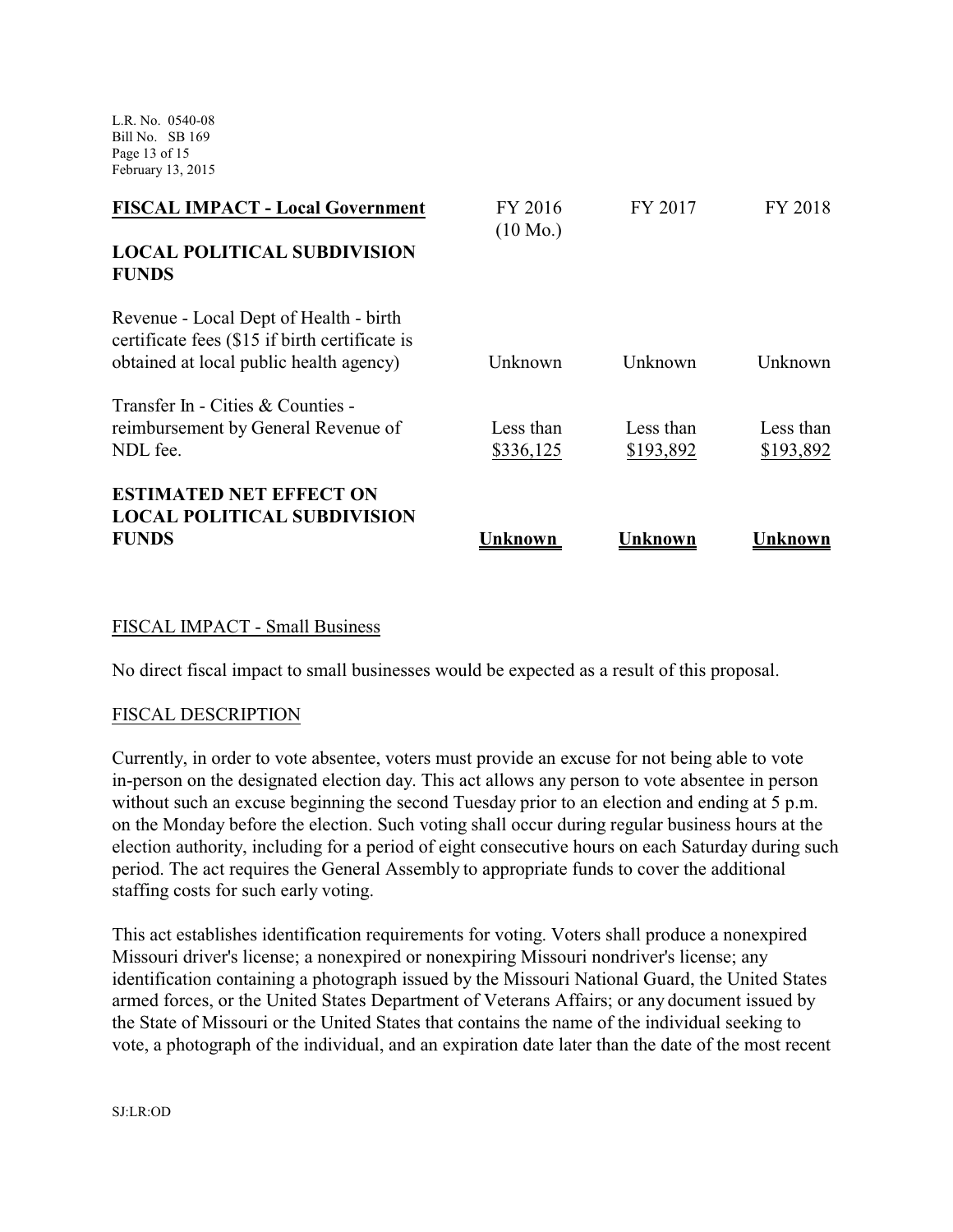L.R. No. 0540-08 Bill No. SB 169 Page 14 of 15 February 13, 2015

### FISCAL DESCRIPTION (continued)

general election.

Individuals who appear without an approved form of photo identification may vote if they sign an affidavit and present a secondary form of identification. Secondary forms of identification are limited to ID's issued by an institution of higher education; a copy of a current utility bill, bank statement, government check, paycheck, or other government document that contains the name and address of the voter; or a driver's license or state identification card issued by another state.

The election authority shall provide advance notice of the identification requirements to be included in the election authority's elections notices.

The state shall provide one approved form of photo notification required to vote at no cost to any voter who does not already possess such photo identification, who qualifies for such photo identification, and who desires such photo identification in order to vote. Such a voter may apply for a non-driver's license at no cost after signing an affidavit to verify that he or she does not already have any form of photo identification approved for voting. The total cost of providing such photo identification shall be borne by the state of Missouri from funds appropriated to the department of revenue for that specific purpose.

# SOURCES OF INFORMATION

Office of the Secretary of State Office of Administration's Division on Budget and Planning Department of Revenue Department of Public Safety Platte County Board of Election Commission St. Louis Board of Election Commissions Lincoln County Clerk's Office St. Louis City Board of Election Commission Jackson County Board of Election Commission

Michy Wilson

SJ:LR:OD